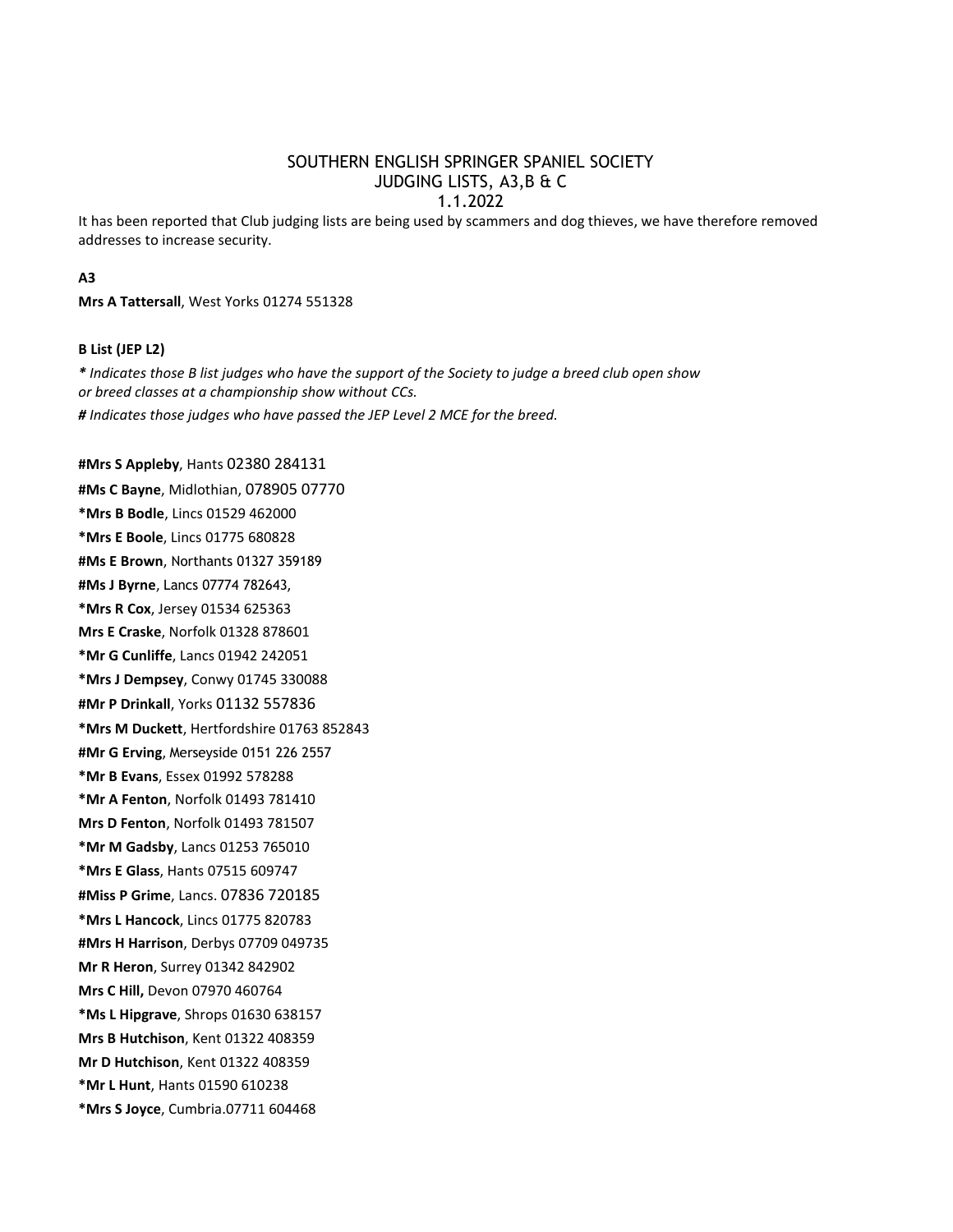**\*Mrs Y Knapper-Weijland**, Dorset 01202 876486 **Mr R Lane**, West Midlands 01564 823838 **#Mrs J McIntyre,** Cheshire 07921 807336 0151 226 2557 **\*Mr C Miller**, Bucks 01296 393848 **Mrs H Male**, West Sussex 01903 767582 **Mrs A Moon,** Kent 01622 744334 **Mr D R Murton,** Essex 01702 587163 **#Mrs C Perkins**, Cheshire 07824 993959 **\*Mr P Pidcock**, Lincs 01205 970907 **Ms J Pop**, E Sussex 01323 902180, **Mrs J Revill,** Essex 07764 157381 **\*Ms J Richards**, Hants 01202 575581 **Mrs H M Rooke**, Warks 01827 713681 **Mrs P Sands**, Norfolk 01263821416 **#Miss C Scott**, Herefordshire 01432 761736 **\*Mrs L Scott**, Middlesex 020 8427 3396 **\*Mrs C Sharp**, Kent 01322 667733 **#Mrs T Sherlock**, West Yorks 07853 030123 **#Mr G Stirk**, Wilts 01793 520347 **#Mr C Stokes**, Lanark 07415 250489 **\*Mr R Strudwick**, Surrey 01483 827122 **\*Mrs K Taubman**, Hants 01329 286729 **\*Mrs L Thorogood**, Kent 01622 832300 **\*Mrs D Toublic**, Berks 01344 750938 **\*Mr C Troth**, Warks 01789 296881 **\*Mrs S Turk**, East Sussex 01424 435644 **Mr R Twyman**, Lincs 07754 564144 **\*Mrs P Wallis**, Herts 01763 230138 **Mr S Whincup**, Worcs 07739 358077 **Mr K Willey**, North Yorks 01723 891268 **\*Mrs I Wilson**, Hereford 01981 241261 **\*Mr M Young**, Gwent 01873 880222

#### **Overseas**

**Mr M Adner**, Sweden. +46 035 123145 **Mrs J Grant**, France. +33 553 88 1567

**C LIST (JEP L1)** The following list is provisional based on existing information. Proof of attendance at an ESS BAD and completion of an MCE (certificate required) is needed to move up to Level 2. **Ms J Ashwell-Carter**, Herts 07873 383214 **Miss S Barkley**, Kent 01233 712661 **Ms F Barnes**, Hants 02380 860046